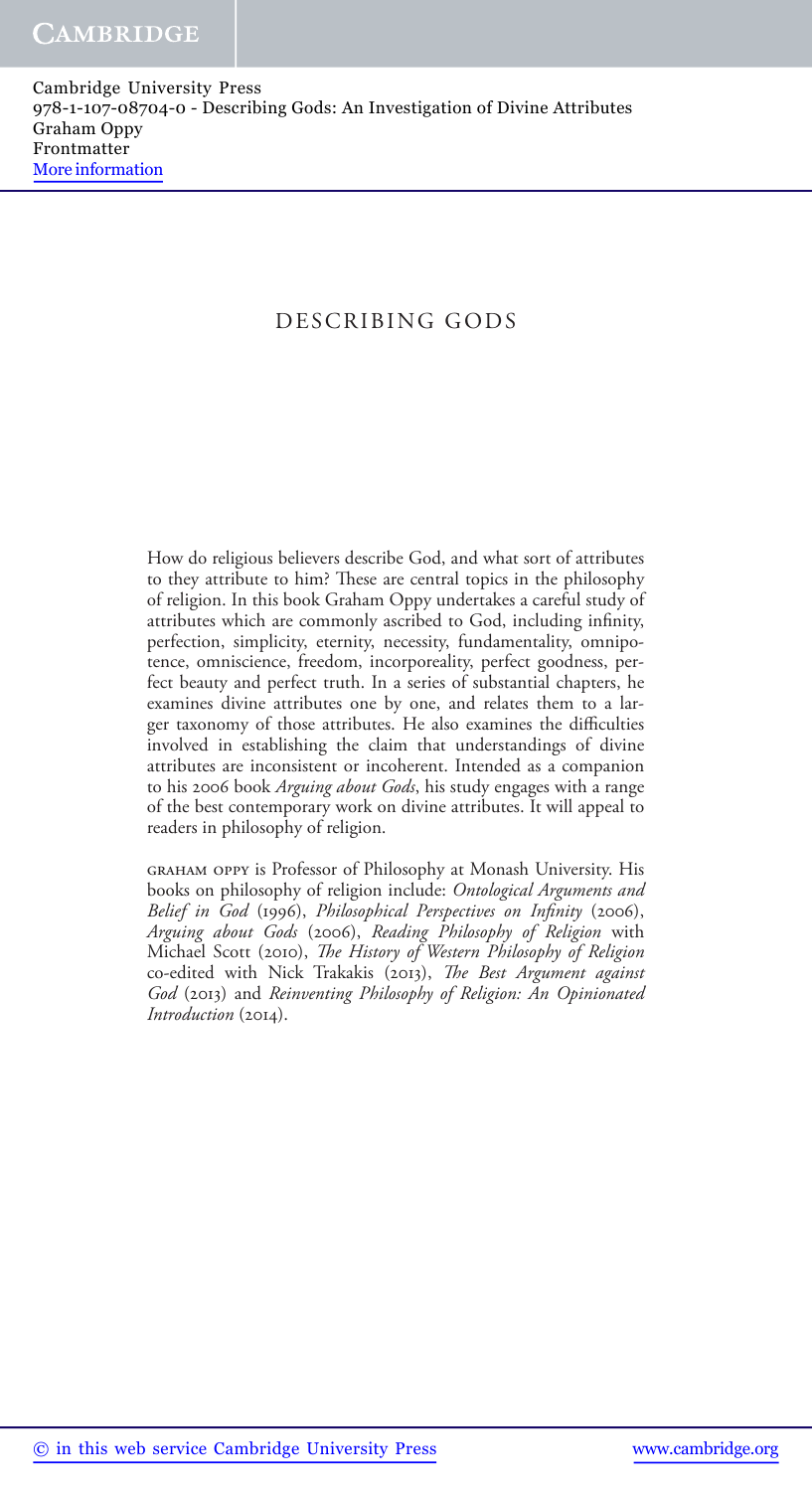Cambridge University Press 978-1-107-08704-0 - Describing Gods: An Investigation of Divine Attributes Graham Oppy Frontmatter More information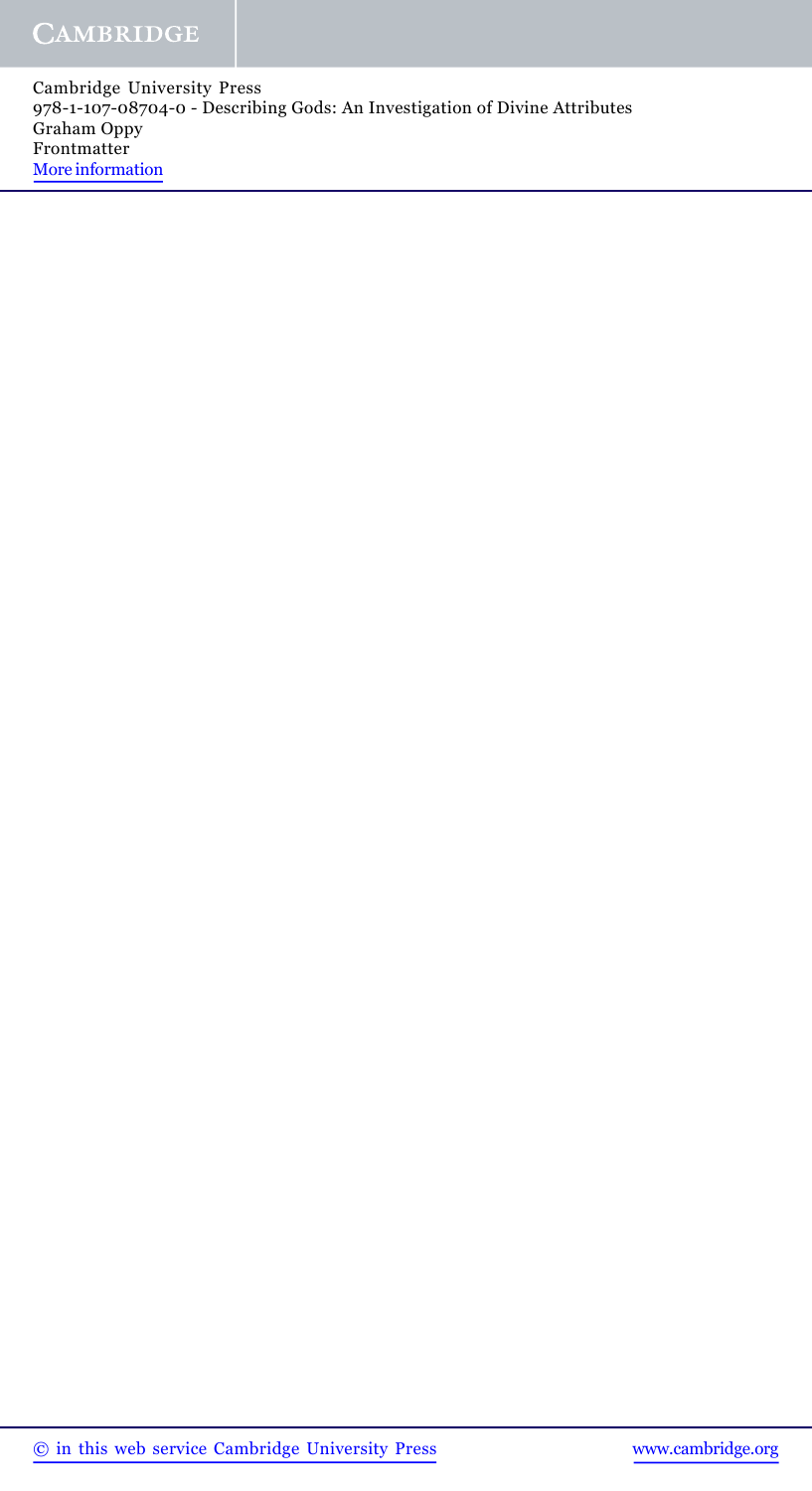## DESCRIBING GODS

 *An investigation of divine attributes* 

 GRAHAM OPPY  *Monash University* 

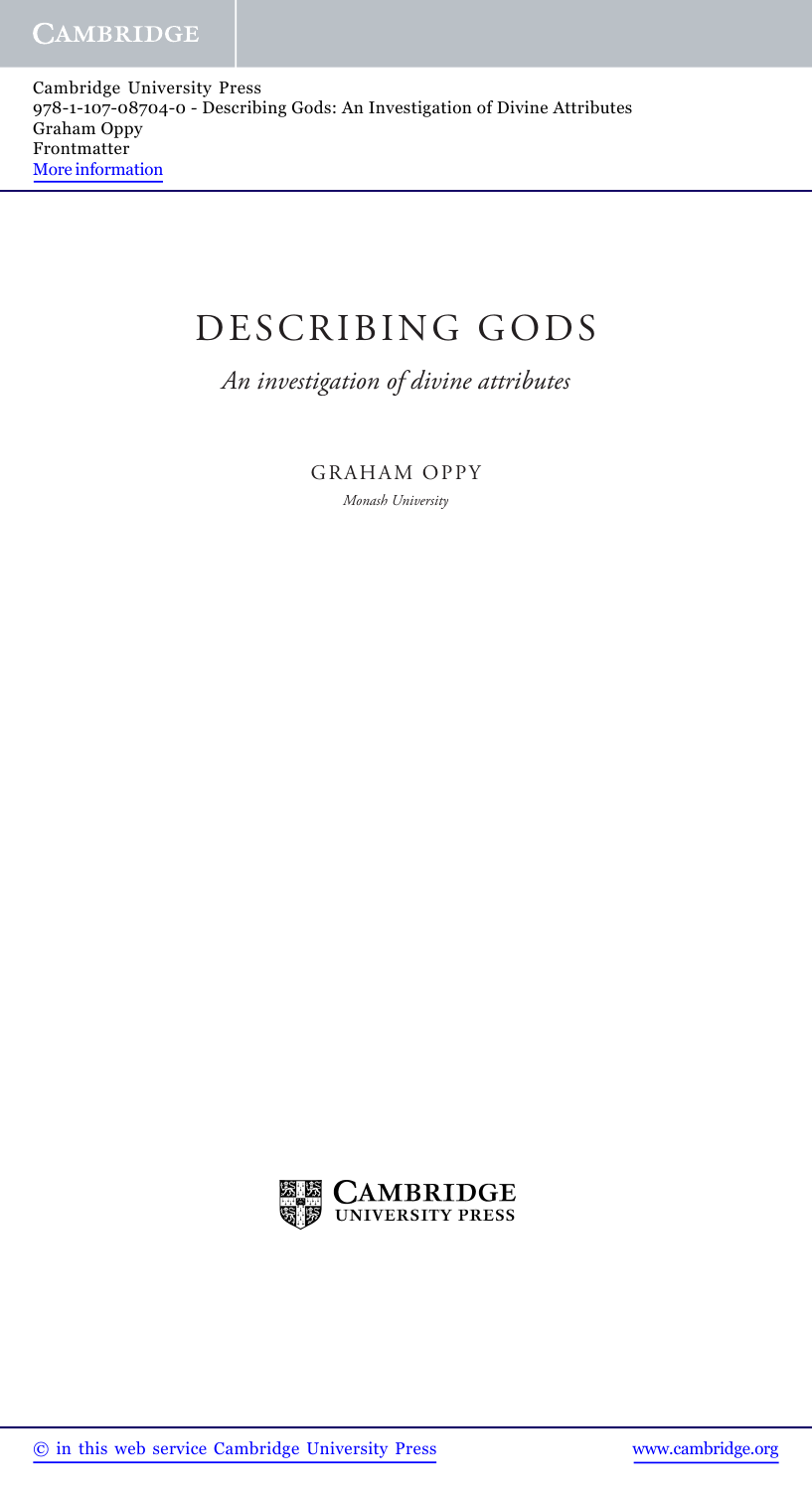# **CAMBRIDGE**<br>UNIVERSITY PRESS

University Printing House, Cambridge CB2 8BS, United Kingdom

Cambridge University Press is part of the University of Cambridge.

 It furthers the University's mission by disseminating knowledge in the pursuit of education, learning and research at the highest international levels of excellence.

www.cambridge.org

Information on this title: www.cambridge.org/9781107087040

© Graham Oppy 2014

This publication is in copyright. Subject to statutory exception and to the provisions of relevant collective licensing agreements, no reproduction of any part may take place without the written permission of Cambridge University Press.

First published 2014

Printed in the United Kingdom by Clays, St Ives plc

*A catalogue record for this publication is available from the British Library*

*Library of Congress Cataloguing in Publication data* Oppy, Graham Robert. Describing gods : an investigation of divine attributes / Graham Oppy. pages cm Includes bibliographical references and index. ISBN 978-1-107-08704-0 (hardback)<br>God. 2. God-Attributes. I. Title. 1. God. 2. God-Attributes. BL473.067 2014 212′.7–dc23 2014032041

isbn 978-1-107-08704-0 Hardback

 Cambridge University Press has no responsibility for the persistence or accuracy of urls for external or third-party internet websites referred to in this publication, and does not guarantee that any content on such websites is, or will remain, accurate or appropriate.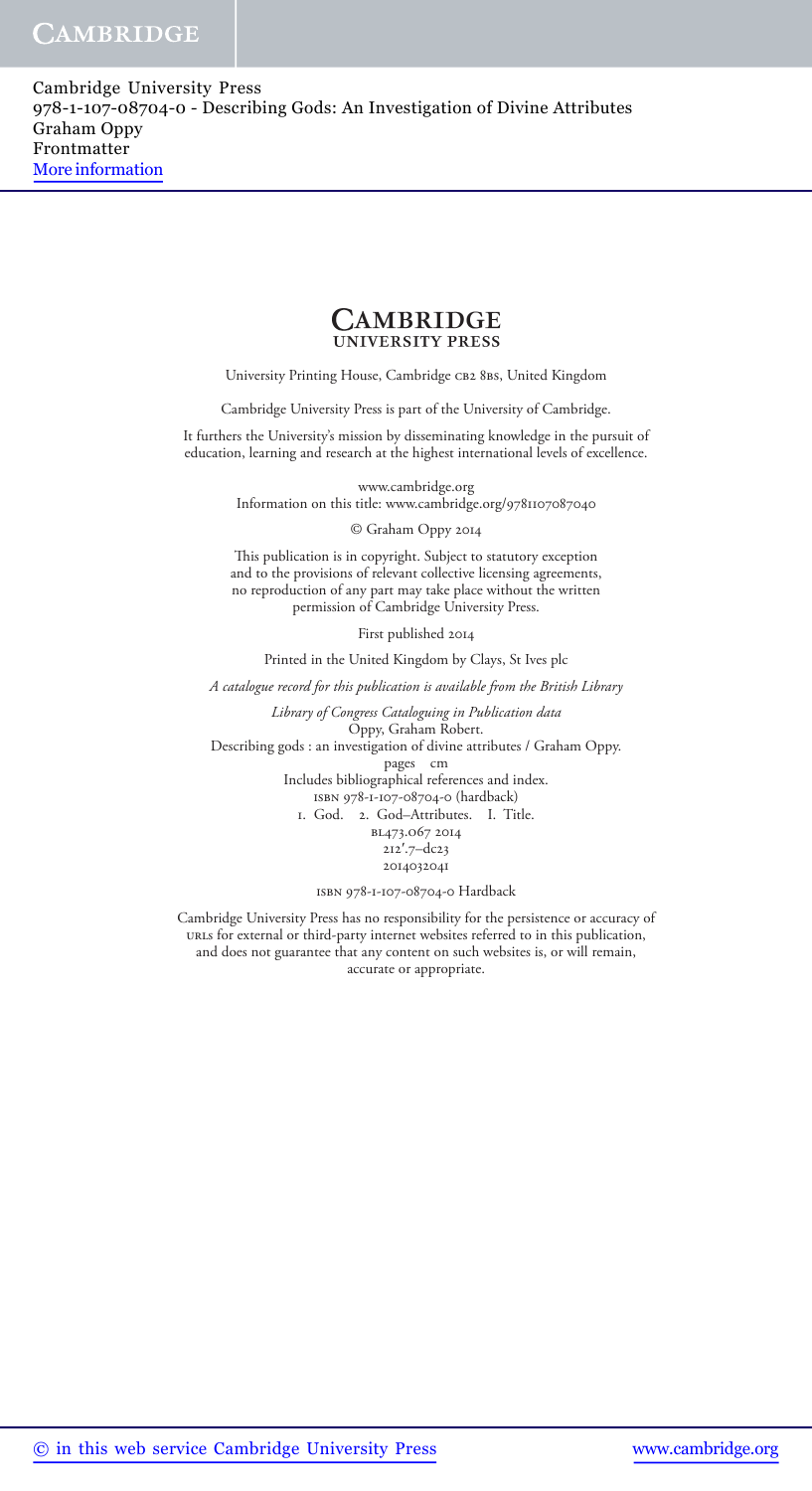*Contents* 

### *Preface page* vii

| $\mathbf{I}$ | Preliminaries<br>The concept of God<br>I.I | 1<br>$\mathbf I$ |
|--------------|--------------------------------------------|------------------|
|              | Conceptions of God<br>I.2                  | 19               |
|              | Divine attributes<br>I.3                   | 22               |
|              | Taxonomy<br>I.4                            | 25               |
| $\mathbf{2}$ | Infinity                                   | 30               |
|              | Introductory considerations<br>2.I         | 30               |
|              | God and infinity<br>2.2                    | 35               |
| 3            | Perfection                                 | 62               |
|              | Conceptions of perfection<br>3.1           | 62               |
| 4            | Simplicity                                 | 87               |
|              | 4.1 Gale's discussion                      | 88               |
|              | 4.2 Kretzmann's defence                    | 93               |
|              | 4.3 Truth-making                           | 96               |
|              | 4.4 Some further questions addressed       | 98               |
| $\mathsf{S}$ | Eternity                                   | IO <sub>5</sub>  |
|              | Introductory considerations<br>5.1         | IO <sub>5</sub>  |
|              | Stump and Kretzmann<br>5.2                 | <b>IIO</b>       |
|              | Leftow<br>5.3                              | II2              |
|              | 5.4 Craig                                  | 12I              |
|              | 5.5 Swinburne                              | 126              |
|              | Concluding observations<br>5.6             | 128              |
| 6            | Necessity                                  | 129              |
|              | Some initial considerations<br>6.1         | 130              |
|              | Leftow<br>6.2                              | 138              |

6.3 God and abstract objects 158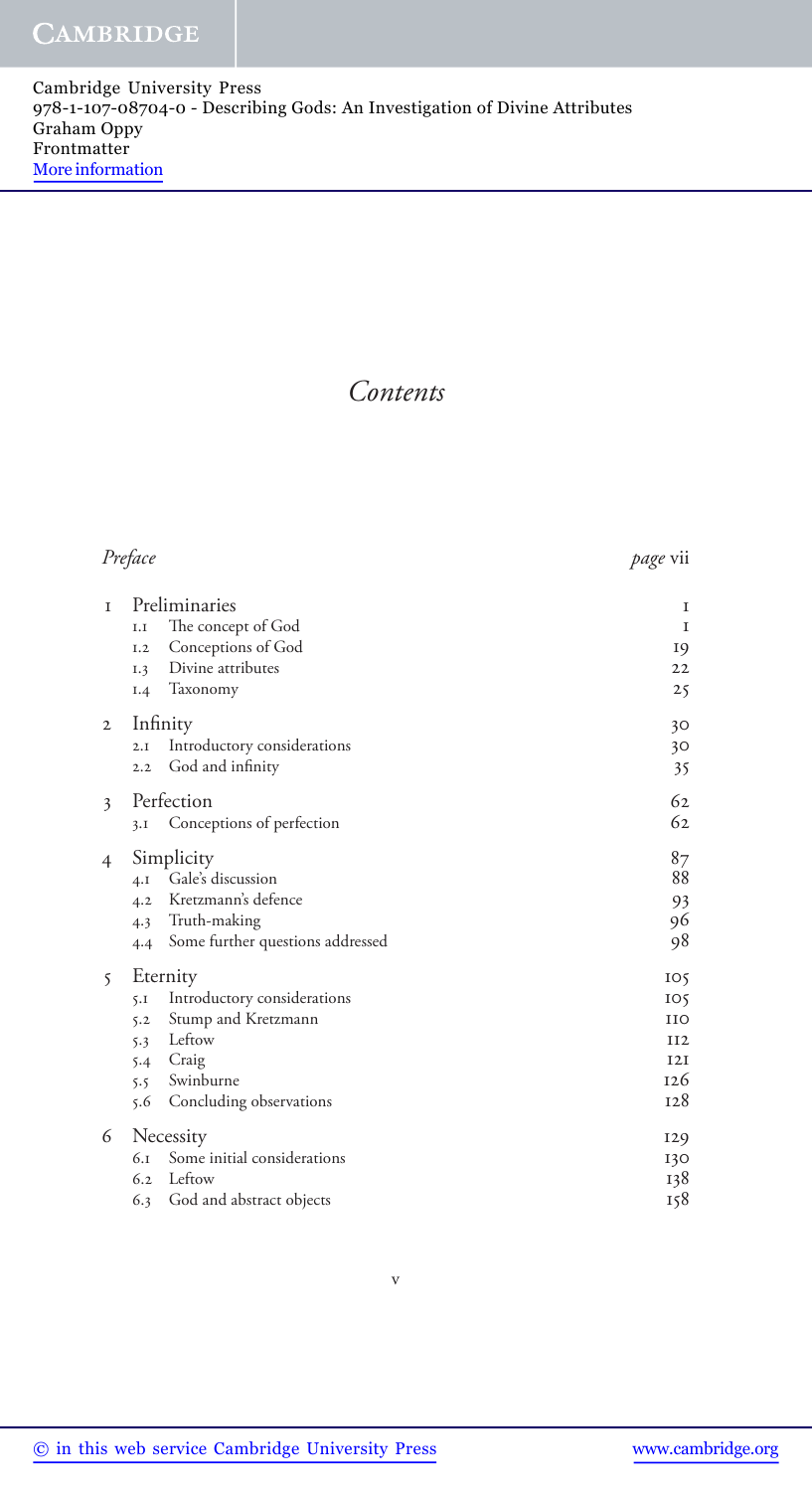| vi             | Contents                                                                                                                                                     |                                                                  |
|----------------|--------------------------------------------------------------------------------------------------------------------------------------------------------------|------------------------------------------------------------------|
|                | 7 Fundamentality<br>Ground<br>7.1<br>Cause<br>7.2<br>End<br>7.3<br>7.4 Value<br>7.5 Permanence<br>7.6 Concluding remarks                                     | I72<br>172<br>176<br>182<br>186<br>190<br>192                    |
| 8              | Omni-attributes<br>8.1<br>Omnipotence<br>8.2<br>Omniscience<br>8.3<br>Omnipresence<br>8.4 Other omni-attributes                                              | 193<br>193<br>226<br>250<br>25I                                  |
|                | 9 Freedom<br>What is freedom?<br>9.1<br>How might God be free?<br>9.2<br>Threats to divine freedom?<br>9.3<br>9.4 Divine threats to human freedom            | 253<br>253<br>258<br>260<br>265                                  |
|                | 10 Incorporeality<br>10.1 Preliminary remarks<br>10.2 Location<br>10.3 Mind<br>10.4 Action<br>10.5 Causation<br>10.6 Divine action<br>10.7 Concluding remark | 269<br>269<br>270<br>274<br>277<br>28 <sub>O</sub><br>282<br>287 |
| $_{II}$        | Value<br>II.I Goodness<br>II.2 Divine goodness<br>11.3 Beauty<br>II.4 Divine beauty<br>II.5 Truth<br>11.6 Concluding remarks                                 | 288<br>288<br>290<br>296<br>297<br>302<br>304                    |
| I <sub>2</sub> | Concluding remarks<br>12.1 Attribution<br>12.2 Modifiers<br>12.3 Fundamental answers<br>12.4 In God's image<br>Final victory<br>12.5<br>12.6 Last word       | 305<br>307<br>309<br>310<br>3II<br>313<br>313                    |
|                | Bibliography<br>Index                                                                                                                                        | 315<br>32I                                                       |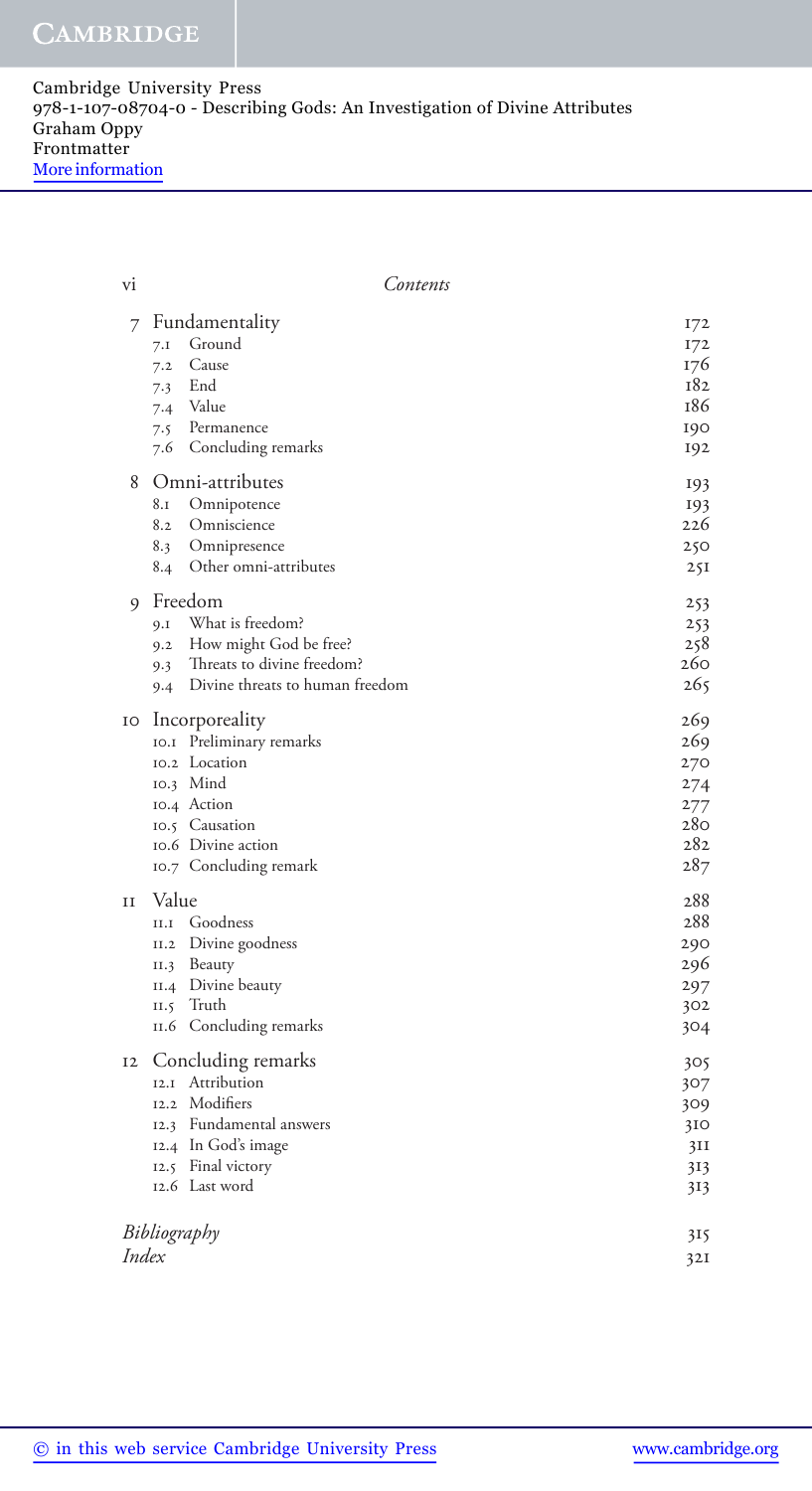## *Preface*

This book has been an inordinately long time in the making. I began working on it in the first half of 2004, and had some material completed by the end of June that year. Thereafter, I made very little progress with it until I began working on the 'Models of God' project with Nick Trakakis and Mark Manolopoulos, supported by ARC Discovery Project Grant DP1093541, in 2010. A year of study leave from Monash in 2013 allowed me to apply the finishing touches.

The overall aim of the present work is to investigate attributes that are often ascribed to God by those who believe in God. This investigation might, eventually, feed into verdicts about the coherence of various conceptions of God. But, as it stands, the work would only license the most preliminary and tentative verdicts.

There are many people and organisations to thank. I am grateful for the support that I have received from my colleagues at Monash, from within the School of Philosophical, Historical and International Studies, from within the Faculty of Arts more widely and from within the university community as a whole. I am also grateful to the many philosophers with whom I have discussed material that appears in this work. No doubt I won't remember everyone; the list certainly includes: Mike Almeida, Dirk Baltzly, John Bigelow, John Bishop, Monima Chadha, Mark Edwards, Peter Forrest, Richard Gale, Bruce Langtry, Brian Leftow, Morgan Luck, John Maher, Neil Manson, Yujin Nagasawa, Alex Pruss, Mark Saward, Robert Simpson, Nick Trakakis, Ed Wierenga and two anonymous readers for Cambridge University Press. I noted above that part of the writing of this book was supported by an ARC Discovery project grant; I am indebted to the Australian Research Council, and to the Australian taxpayers who provide its funding. The editorial team at Cambridge University Press provided sterling support: in particular, I am grateful for the assistance and hard work of Hilary Gaskin, Gillian Dadd and Kim Richardson; and I am also indebted to Karen Gillen for her work on the index, and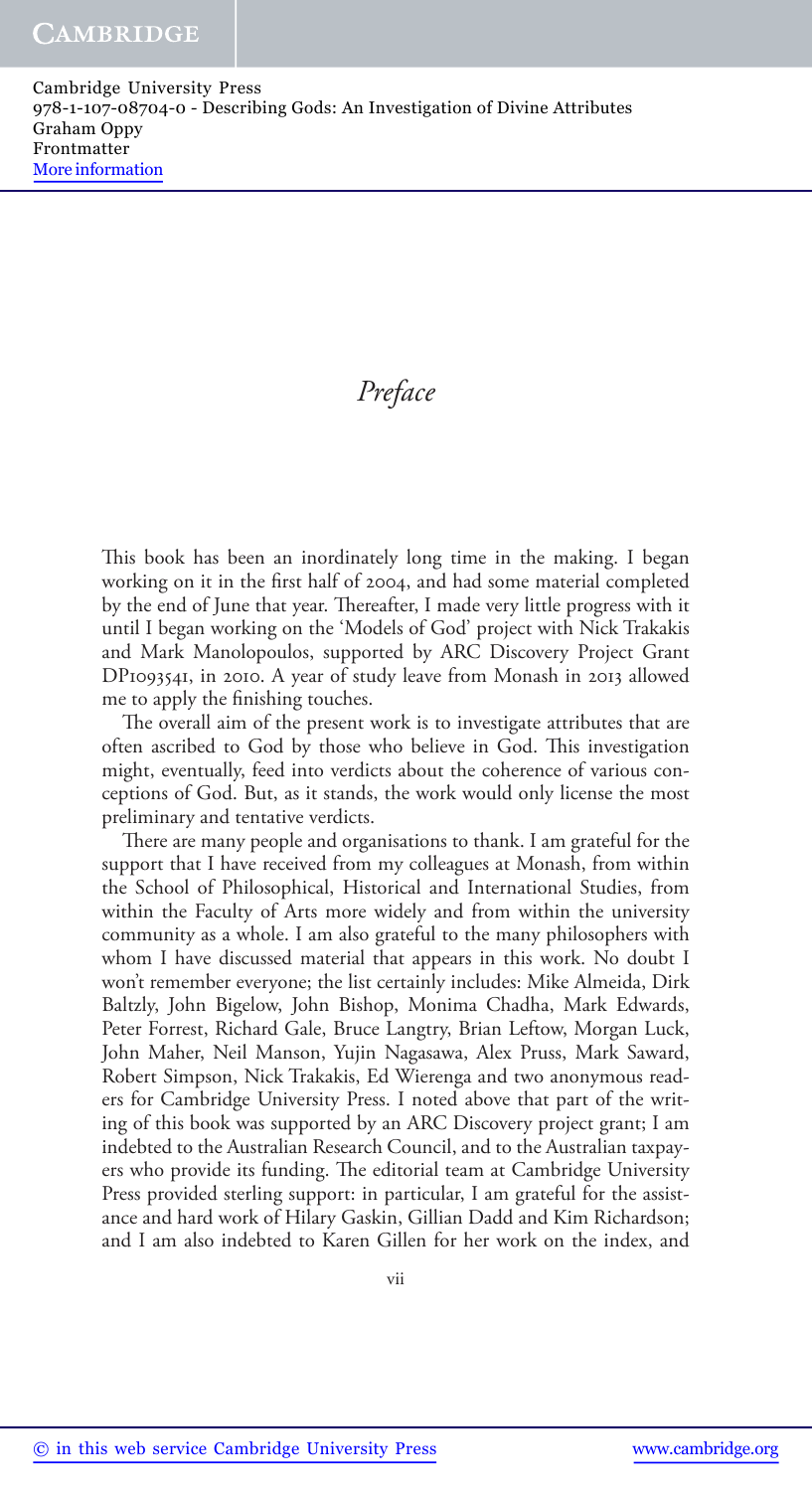viii *Preface*

for her careful proof-reading. Finally, as always, I must acknowledge the support of friends and family; in particular, I owe more than I can say to Camille, Gilbert, Calvin and Alfie.

 Some of the material presented here is not new. In particular, sections 1.1 , 2.2 , 3.1 , 4.1 , 4.3 , 4.4 , 5.3 , 6.2 , 6.3 and 8.1 have been published previously. On the other hand, sections  $1.2 - 1.4$ ,  $4.2$ ,  $5.1 - 5.2$ ,  $5.4 - 5.6$ ,  $6.1$ ,  $7.1 -$ 7.5, 8.2-8.4, 9.1-9.4, 10.1-10.6, 11.1-11.5 and 12.1-12.2 are all new.

Section 1.1 is based on an article – 'Gods' – that first appeared in *Oxford Studies in Philosophy of Religion*, 2, 2009, 231–50, as a publication of Oxford University Press. This material is republished here with the permission of Oxford University Press, which I gratefully acknowledge.

Section 2.2 is based on a chapter – 'God and Infinity: Directions for Future Research' – that first appeared in M. Heller and H. Woodin (eds.) *Infinity: New Research Frontiers*, Cambridge: Cambridge University Press, 2011, 233–54, © Cambridge University Press. I hesitated to seek permission from Cambridge University Press to republish this material, for fear of the regress that might ensue. However, my fears proved groundless, and this chapter is reproduced with the permission of Cambridge University Press, which I gratefully acknowledge.

Section 3.1 is based on an article – 'Perfection, Near-Perfection, Maximality and Anselmian Theism' that first appeared in the *International Journal for Philosophy of Religion* 69, 2, 2011, 119-38. This material is republished here with the permission of Springer, which I gratefully acknowledge.

Sections 4.1, 4.3 and 4.4 are based on an article – 'The Devilish Complexities of Divine Simplicity' - that first appeared in *Philo* 6, 1, 2003, 10–22, as a publication of the Center for Inquiry. This material is republished here with the permission of the Center for Inquiry, which I gratefully acknowledge.

Section 5.3 is based on an article that first appeared on the Secular Web, under the title 'Some Emendations to Leftow on Time and Eternity'. This material is republished here with the permission of Internet Infidels Inc., which I gratefully acknowledge.

 Section 6.2 is based on an article – 'Leftow on God and Necessity' – that is to appear in the *European Journal for Philosophy of Religion* , a publication of Akademos Press. This material is republished here with the permission of the Editor, which I gratefully acknowledge.

 Section 6.3 is based on a chapter – 'Abstract Objects? Who Cares?' – that is part of P. Gould (ed.) *Beyond the Control of God? Six Views on the Problem of God and Abstract Objects* , New York, Bloomsbury Publishing,